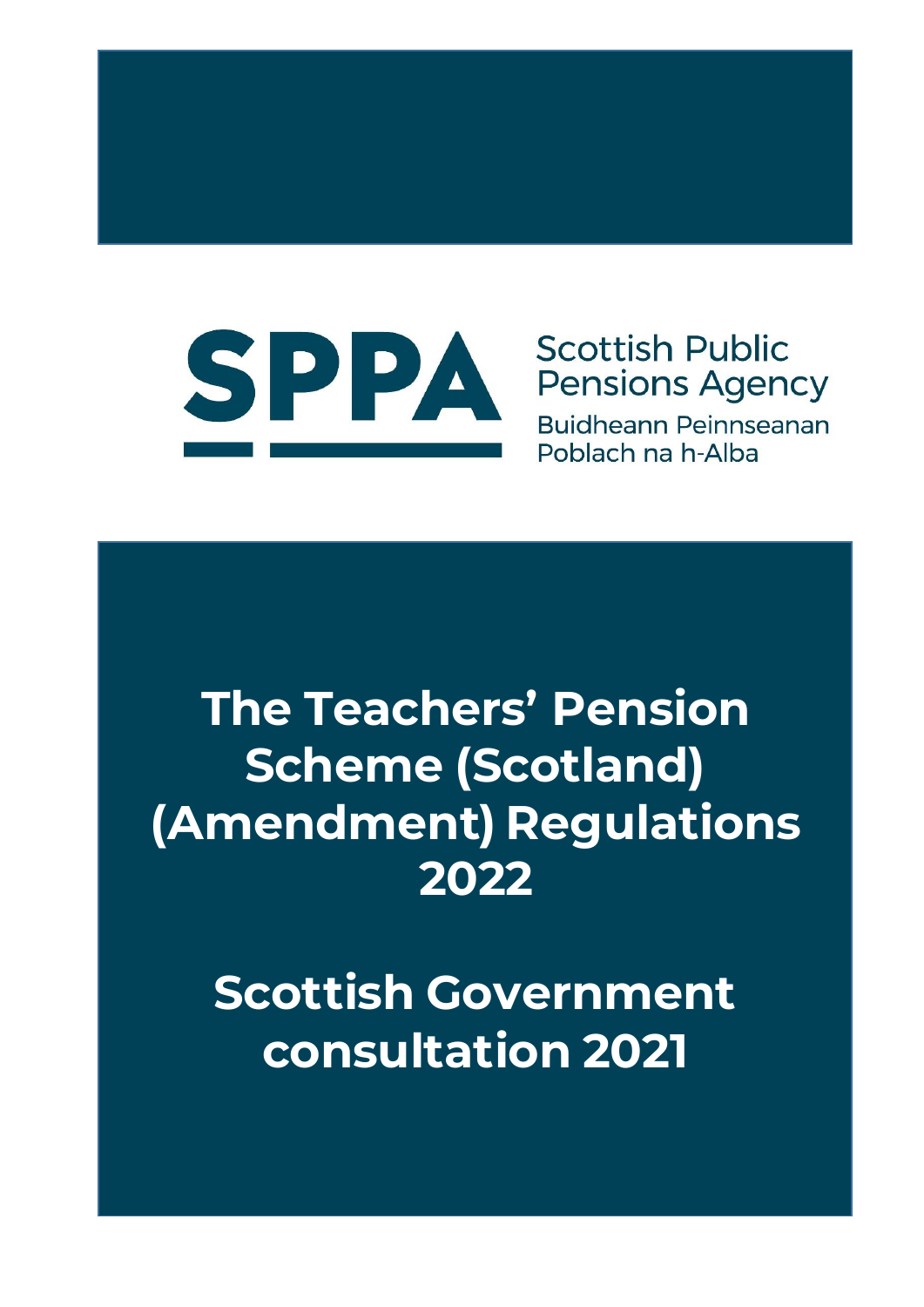

# **About This Consultation**

#### **Overview**

This consultation is seeking views on the draft regulations to amend the Scottish Teachers Superannuation Scheme and the Scottish Teachers Pension Scheme 2015. The amendments are intended to support delivery of The Public Service Pensions and Judicial Offices Bill that is currently being enacted by the UK government. The Bill and these Regulations are part of a package of measures to address the age discrimination that was identified by the courts in the transitional protections afforded to some scheme members in public service pension schemes.

While the Scottish Ministers have functions in relation to teachers' pensions in Scotland, occupational pensions in general are a reserved matter outside the powers of The Scottish Parliament. The Scottish Ministers must therefore implement the policy reflected in the Bill.

#### **Duration of Consultation**

This consultation will run for a period of eight weeks commencing on Monday 22 November 2021 and ending on Sunday 16 January 2022.

#### **How to respond**

Please use the consultation response form and once completed send to [sppapolicy@gov.scot](mailto:sppapolicy@gov.scot) before midnight on the closing date.

Alternatively, responses can be posted to:

Scottish Teachers' Pension Scheme Consultation SPPA Tweedside Park Tweedbank Galashiels TD1 3TE

# **Further information**

If you are unable to access an electronic version of the document, please write to the above address and a paper copy will be provided.

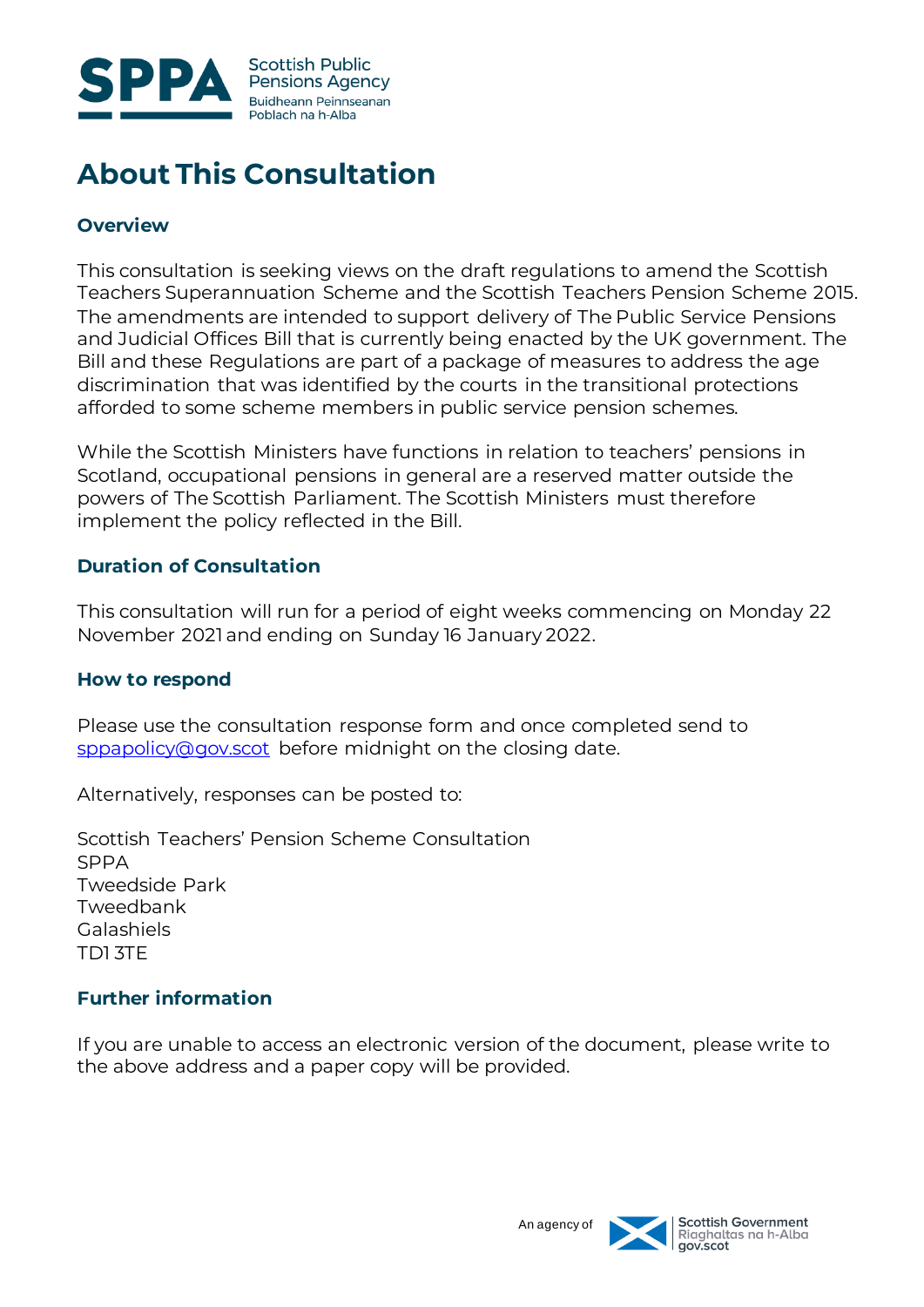

# **Data Protection Statement**

The Scottish Public Pensions Agency (SPPA) is an executive Agency of the Scottish Government and forms part of the legal entity of the Scottish Ministers (Framework Document).

This framework of statutory powers and responsibilities, as agreed with the Scottish Ministers, enables SPPA to undertake the role of data controller for the processing of personal data which is provided as part of your response to the consultation. Any response you send us will be seen in full by SPPA staff dealing with the issues which this consultation is about or planning future consultations.

The process allows informed decisions to be made about how SPPA exercises its public function.

Where SPPA undertakes further analysis of consultation responses then this work may be commissioned to be carried out by an accredited third party (e.g. a research organisation or a consultancy company). Any such work will only be undertaken under contract. SPPA use Scottish Government standard terms and conditions for such contracts which set out strict requirements for the processing and safekeeping of personal data.

In order to show that the consultation was carried out properly, the SPPA intends to publish a summary of the responses to this document. We may also publish responses in full. Normally, the name and address (or part of the address) of the person or organisation who sent the response are published with the response.

If you do not want your name or address published, please tell us this in writing when you send your response. We will then redact them before publishing.

You should also be aware of our responsibilities under Freedom of Information legislation.

If your details are published as part of the consultation response then these published reports will be retained indefinitely. Any of your data held otherwise by SPPA will be kept for no more than three years.

Under the data protection legislation, you have the right:

- to be informed of the personal data held about you and to access it
- to require us to rectify inaccuracies in that data
- to (in certain circumstances) object to or restrict processing
- for (in certain circumstances) your data to be 'erased'
- to (in certain circumstances) data portability

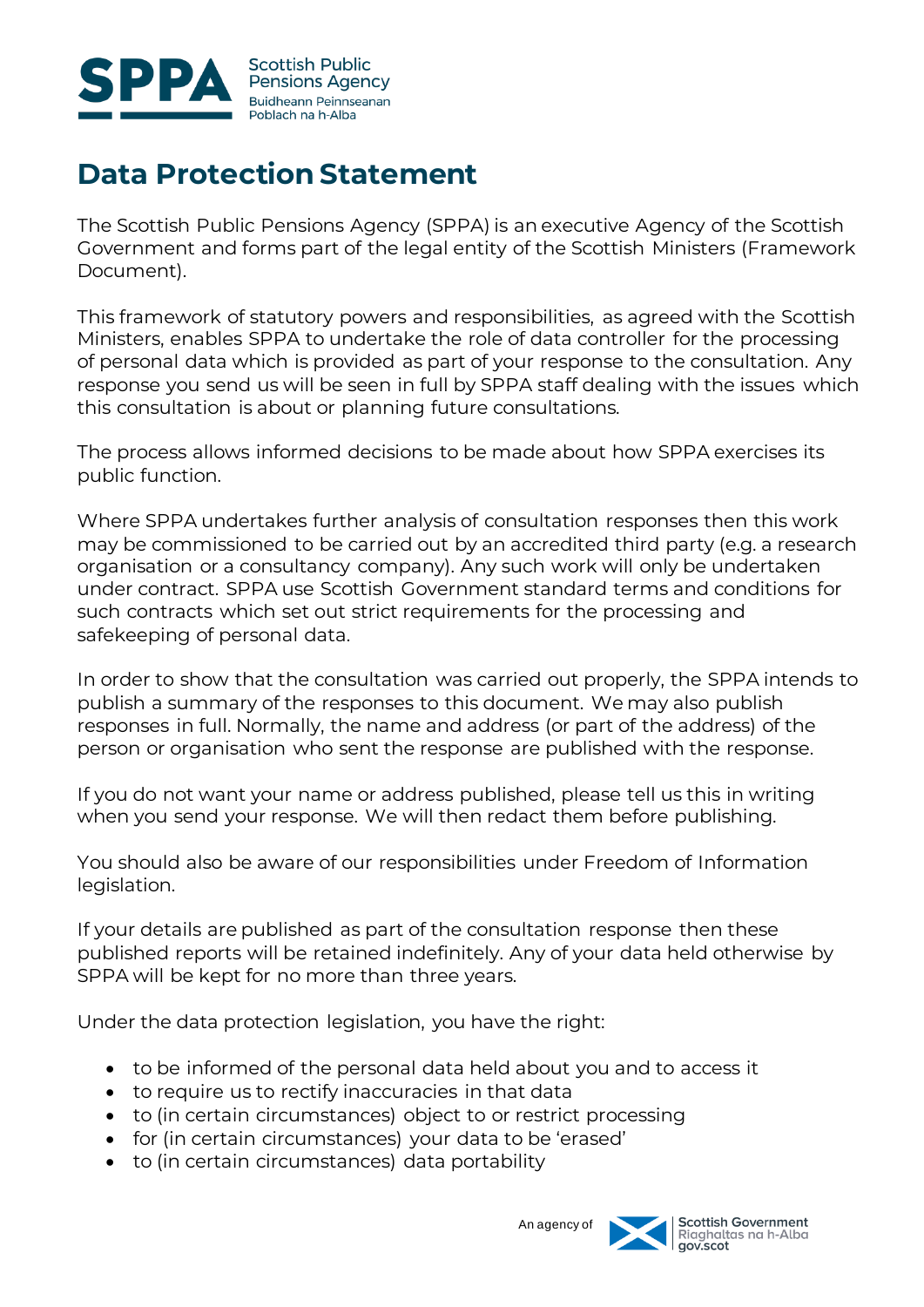

 to lodge a complaint with the Information Commissioner's Office (ICO) who is the independent regulator for data protection.

For further details about the information the SPPA holds and its use, or if you want to exercise your rights under the GDPR, please refer to our Privacy Policy in the first instance or contact:

Agency Data Protection Officer Scottish Public Pensions Agency 7 Tweedside Park Tweedbank GALASHIELS TD1 3TE

Tel: 01896 892 469

Website:<https://pensions.gov.scot/>

The contact details for the Information

Commissioner's Office are: Wycliffe House Water Lane Wilmslow **Cheshire** SK9 5AF

Tel: 01625 545 745 or 0303 123 1113

Website: [https://ico.org.uk](https://ico.org.uk/)

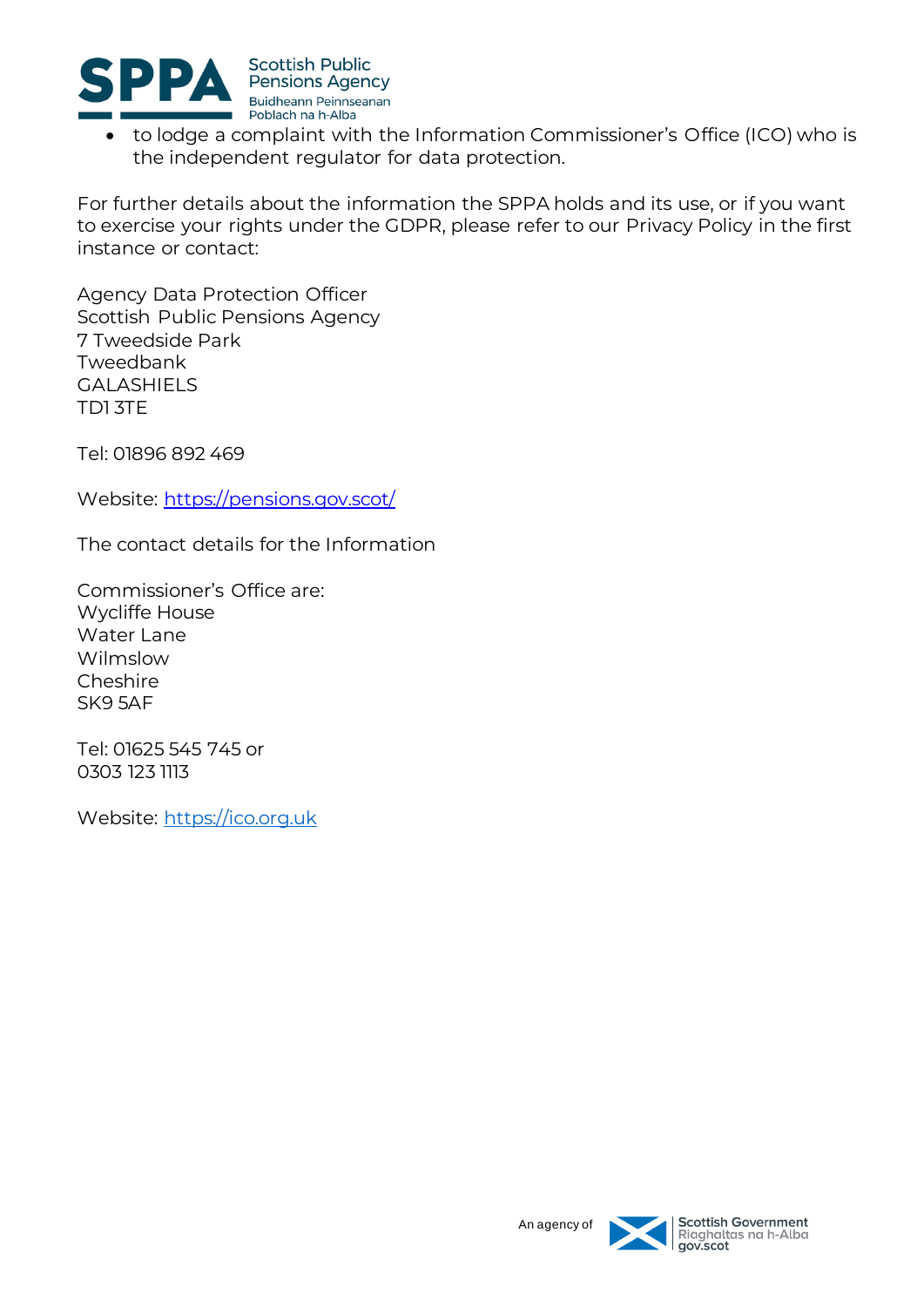

# **Contents**

| 1. Background                                        | 6  |
|------------------------------------------------------|----|
| 2. The prospective regulations to be consulted on    | 8  |
| 3. The Draft Amendments                              | 8  |
| 4. Transfers In                                      | 12 |
| 5. Ill Health Underpin                               | 12 |
| 6. Added Service and Additional Pension Arrangements | 13 |
| 7. Other Transitional Provisions                     | 14 |
| 8. Consultation Questions                            | 15 |

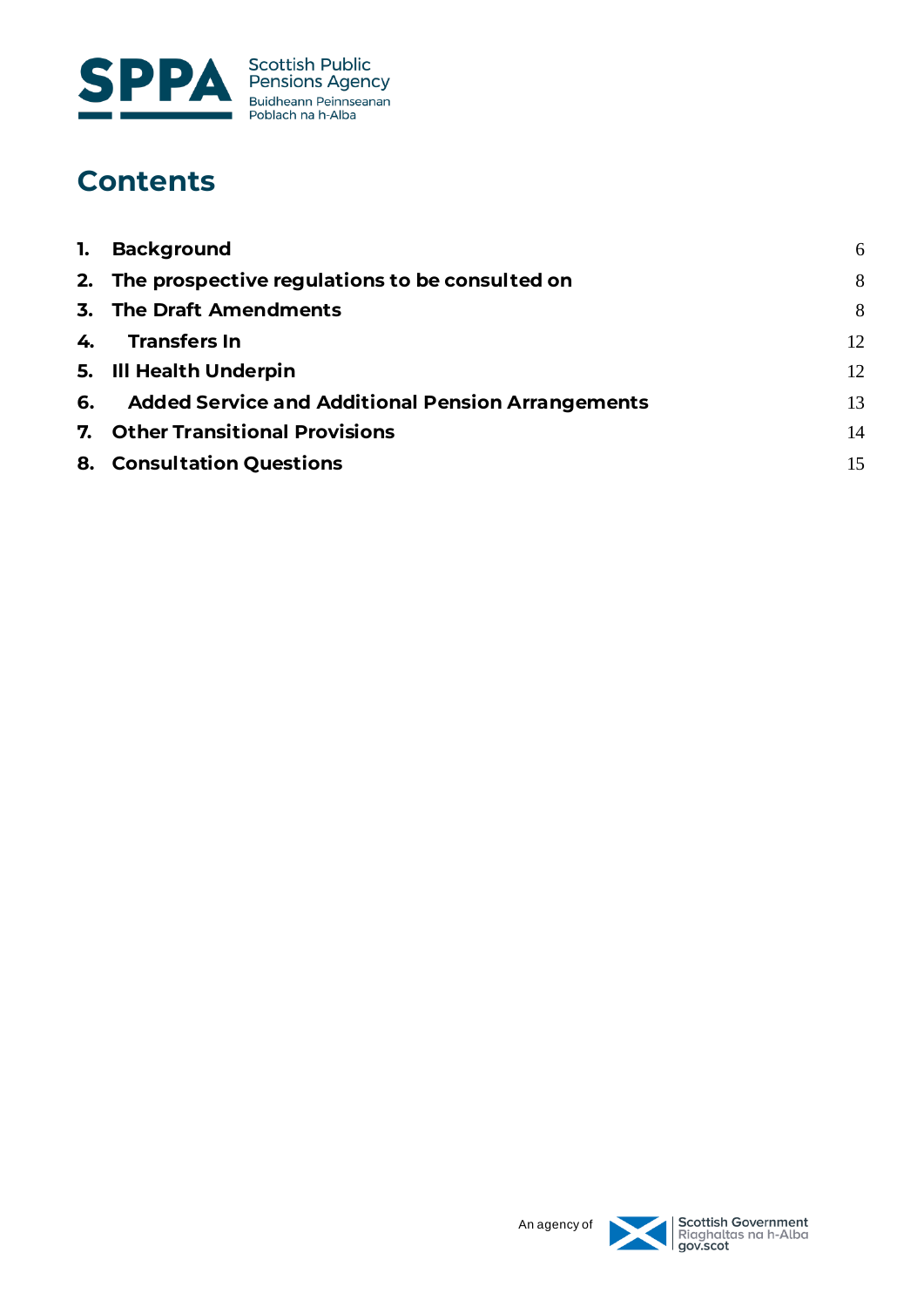

# <span id="page-5-0"></span>**1. Background**

1.1. The Public Service Pensions Act 2013 (the 2013 Act) introduced reforms to public service pension schemes. The aim of the reforms was to implement the recommendations of the [Independent Public Service Pensions Commission: Final](https://assets.publishing.service.gov.uk/government/uploads/system/uploads/attachment_data/file/207720/hutton_final_100311.pdf)  [Report](https://assets.publishing.service.gov.uk/government/uploads/system/uploads/attachment_data/file/207720/hutton_final_100311.pdf)<sup>1</sup>, to make public service pensions, which due to increased workforce longevity had increasingly been paid for by taxpayers, more affordable and sustainable . New pension schemes were introduced, designed to make public service pensions sustainable through a higher normal pension age (NPA) for all scheme members, calculating benefits on a career average revalued earnings (CARE) basis rather than through final salary, and the introduction of a cost control mechanism.

1.2. The 2013 Act required responsible authorities, including devolved governments, to make regulations establishing the new schemes with effect from 1 April 2015. The final salary pension schemes (referred to as "legacy schemes") were closed on 31 March 2015 and scheme members could no longer accrue any pension in them unless they fell in to the category of what is known as 'transitional protection'.

1.3. Transitional protection provided for scheme members who were aged within 10 years of their Normal Pension Age (NPA) on 31 March 2012, to be "fully protected" and allowed to remain in their legacy scheme(s). "Taper protected" members who, on 31 March 2012, were aged between 10 and 13 years and six months of their NPA were allowed to remain in their legacy scheme for a period before transitioning to the reformed CARE scheme before 31 March 2022.

1.4. Following reform, members of the judicial and firefighters pension schemes challenged the transitional protection element of the reforms and in December 2018 the [Court of Appeal found](https://www.judiciary.uk/wp-content/uploads/2018/12/lord-chancellor-v-mcloud-and-ors-judgment.pdf) that the transitional protections unlawfully discriminated against younger members, as transitional protection was only offered to older scheme members. The courts required that this unlawful discrimination be remedied by the government. In a [written ministerial statement](https://questions-statements.parliament.uk/written-statements/detail/2019-07-15/HCWS1725) the UK government accepted the ruling had implications for all public service schemes that contained similar transitional protection arrangements, including the Scottish Teachers Pension Scheme, and have since [consulted extensively](https://assets.publishing.service.gov.uk/government/uploads/system/uploads/attachment_data/file/900766/Public_Service_Pensions_Consultation.pdf) on the mechanism for the remedy.

1.5. The UK Government introduced primary legislation, The Public Service [Pensions and Judicial Offices Bill \(PSPJO Bill\),](https://bills.parliament.uk/publications/42278/documents/567) to Parliament in July 2021. The provisions in this Bill mean that all scheme members, regardless of transitional protections, who continue in service from 1 April 2022 will do so as members of the

l



<sup>&</sup>lt;sup>1</sup> This is also known as 'The Hutton Report'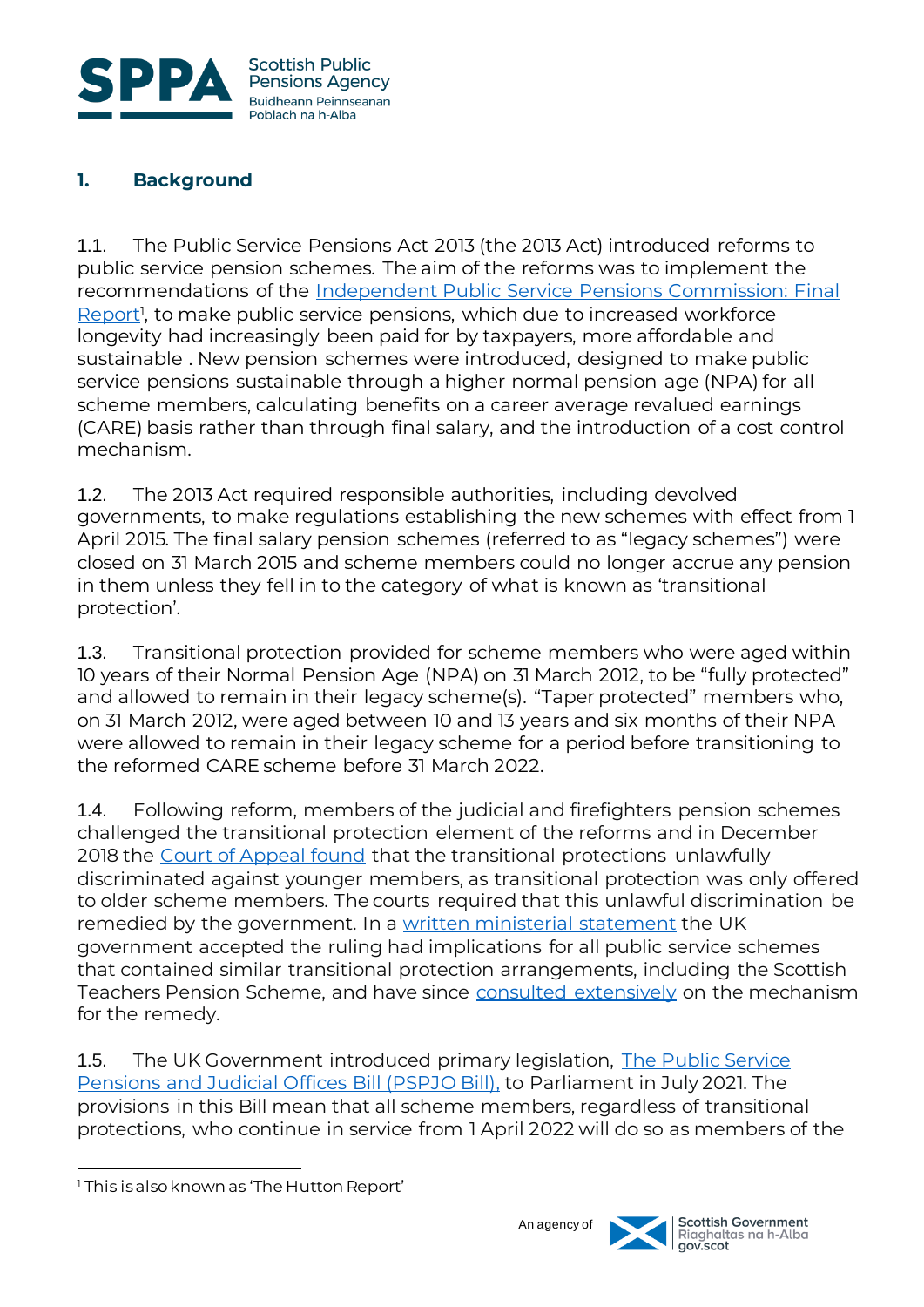

l

Scottish Teachers Pension Scheme 2015, hereafter referred to as "the 2015 Scheme". The Scottish Teachers Superannuation Scheme, known as "the Legacy Scheme", will be closed to all members for future service from 31 March 2022. The period between 1 April 2015 and 31 March 2022 where scheme members may have built up pension benefits in any one of the above schemes $2$  is known as 'the remedy period'. Eligible scheme members will have a choice of pension benefits for the remedy period<sup>3</sup>.

1.6. The primary and secondary legislation will remove the transitional protection that the Courts found to be discriminatory as all eligible members, irrespective of age and proximity to NPA, will now have accrued benefits in their legacy schemes for the remedy period. All eligible members will be given a choice of preferred pension benefits for the remedy period under the provision known as deferred choice underpin (DCU)(pensioner members and representatives of deceased members will be given what is referred to as an immediate choice).

1.7. Secondary legislation in support of the Bill will be made in two phases. The first phase addresses the prospective changes and is the subject of this consultation. Phase two will follow in 2022/2 and will establish the DCU/immediate choice and return eligible members to their legacy schemes for the remedy period.

1.8. The first phase of secondary legislation to be consulted on now will allow provisions for the prospective remedy changes to be enabled. That is, the move of all active scheme members to the reformed scheme from 1 April 2022 and the closure of the legacy schemes to future accrual from 31 March 2022. This ensures that from 1 April 2022 all serving teachers who are in pensionable service will be accruing future benefits in the same scheme.

1.9. The second phase of draft Regulations will be new provisions that implement the DCU/immediate choice and facilitate the correction of pensions already in payment including addressing the underpayment and overpayment of pensions and pension contributions for pension scheme members and pensioners. The second set of draft Regulations is out of the scope of this consultation and will be consulted on separately at a later date.

<sup>&</sup>lt;sup>3</sup> The remedy will allow all eligible members to choose whether they wish to receive legacy or reformed scheme benefits in relation to the remedy period. Members can choose either legacy scheme benefits for the full period or reformed scheme benefits, they cannot opt for a mixture of the two.



<sup>2</sup> This is dependent on a scheme member's personal transitional protection status. Between 1 April 2015 and 31 March 2022 protected members will have built up pension in their legacy scheme while unprotected scheme members will have built up pension in the reformed scheme. Taper protected members may have built up a mixture of both legacy and reformed scheme pension during the remedy period.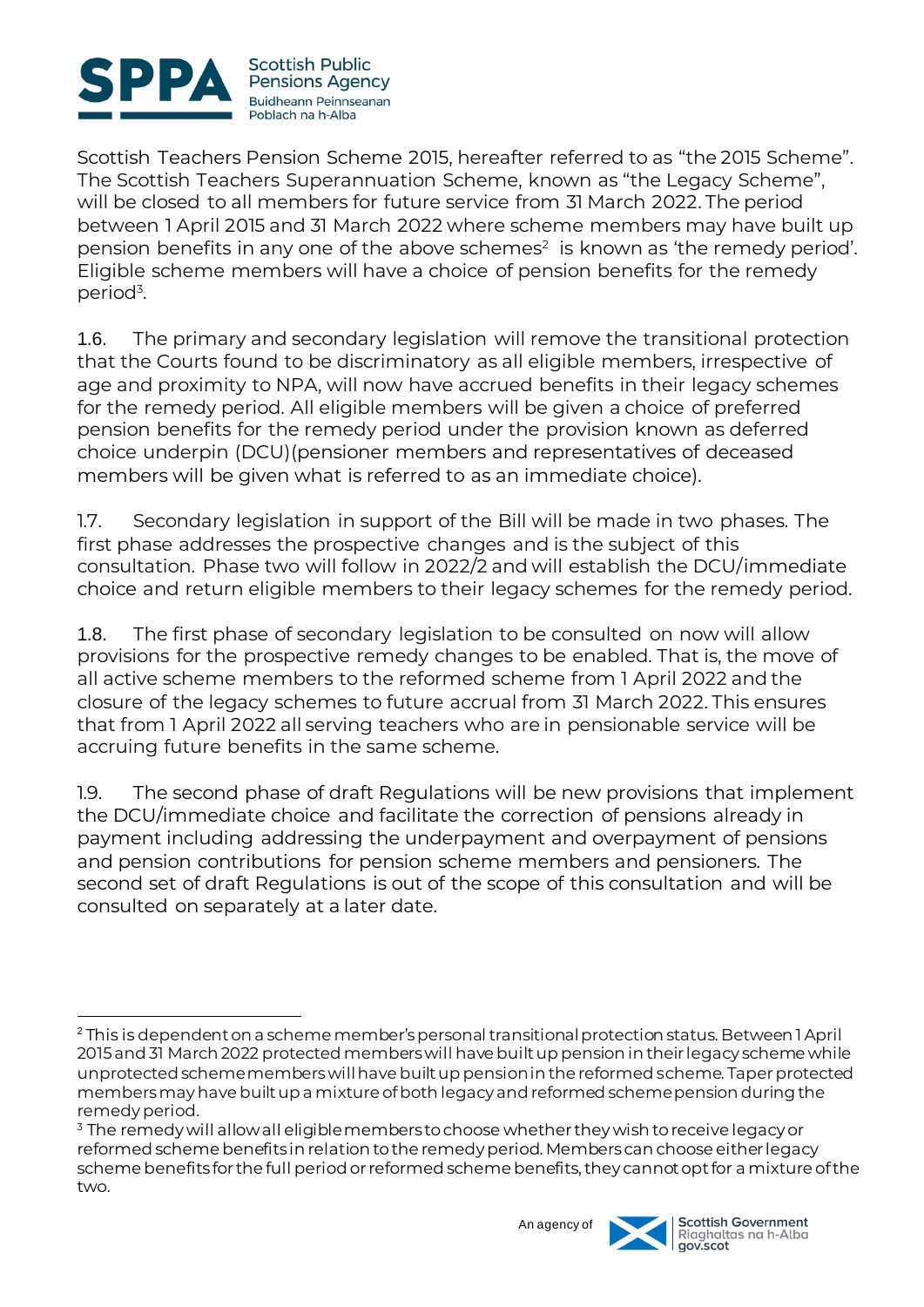

# <span id="page-7-0"></span>**2. The prospective regulations to be consulted on**

2.1. The rules of the Scottish Teachers' Pension Schemes are set out in Regulations, which are a form of secondary legislation. Rules can be amended or replaced by new Regulations drawn up in accordance with the powers under, and requirements of, the Public Service Pensions Act 2013 and, where relevant, the Superannuation Act 1972.

2.2. Two distinct sets of Regulations are required to support the Bill requirements and address the discrimination in the transitional protections. This consultation covers the first set of draft scheme regulations and must be consulted on at the same time as the Bill progresses through Parliament to ensure that necessary scheme amendments can be enacted for 1 April 2022 when the Bill comes into force.

- 2.3. The draft Regulations under consultation will:
	- 1. Close the legacy Scottish Teachers' Superannuation Scheme to future accrual from 1 April 2022
	- 2. Move all active scheme members to the 2015 Scheme<sup>4</sup>
	- 3. Create an underpin that facilitates the continuation of any ill health retirements that are in progress over the period when the Legacy Scheme closes and active scheme members move to the 2015 Scheme

# <span id="page-7-1"></span>**3. The Draft Amendments**

l

3.1. The Scottish Ministers present for consultation the draft **The Teachers' Pension Scheme (Scotland) (Amendment) Regulations 2022**. This section explains how the draft Regulations amend existing scheme rules and deliver the Bill requirements.

3.2. **Regulation 1**(1) establishes the title of the Regulations and in 1(2) the commencement date is set at 1 April 2022.

3.3. **Regulation 2** of this draft Scottish Statutory Instrument (SSI) ensures that Scottish Teachers' Pension Scheme Regulations follow the requirements of the 2013 Act (section 18) as amended by clause 76 of the PSPJO Bill restricting the further

<sup>4</sup> This will effectively move those who are not already members of the 2015 Scheme. In all cases these will be members who held full transitional protection and were classed as protected scheme members. Those previously classed as Unprotected and Taper Protected will already be accruing pension as members of the 2015 Scheme.

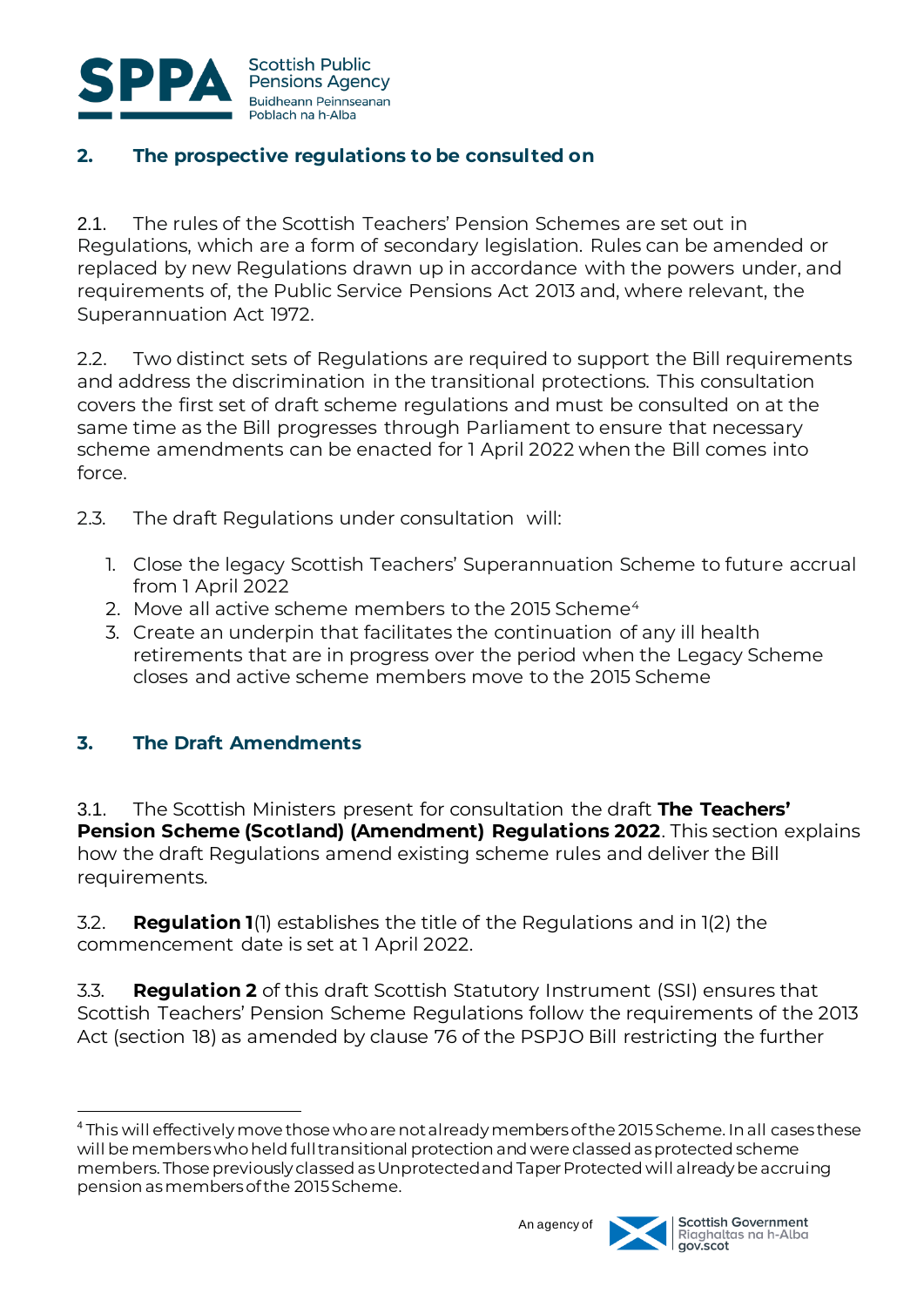

accrual of pensionable service in the Scottish Teachers' Superannuation Scheme from 1 April 2022. This is achieved by:

- defining the date full protection members cease to be in pensionable service in the Legacy Scheme as 1 April 2022,
- setting the transition date for protected members as 1 April 2022,
- defining the meaning of "closing date" as 31 March 2022 to provide continuity of service for protected members who move to the 2015 Scheme,
- limiting the application of the 2005 regulations to the 31 March 2022

3.4. **Regulation 2(2)** sets the transition date for protected members to the 2015 Scheme at 1 April 2022. This is achieved by adding further detail to the definition of transition date in paragraph 1 of Schedule 3 (Interpretation) of **The Teachers' Pension Scheme (Scotland) (No 2) Regulations 2014<sup>5</sup>** . The transition date is set at 1 April 2022 and this amendment also clarifies that the transition date only applies to scheme members who are not already in receipt of a retirement pension under the Legacy Scheme. The regulation is set out below with the added text highlighted in bold:

*"transition date" means—*

*(a) for a tapered protection member of the existing scheme, the day after the tapered protection closing date;*

### *(aa) for a full protection member of the existing scheme, other than a full protection member to whom a retirement pension has become payable under the existing scheme, means 1st April 2022;*

*(b) for a transition member by virtue of the application of paragraph 13 who is not a protected member of the existing scheme, the day after the scheme closing date.*

3.5. **Regulation 2(3)** adds a definition of the closing date into part 3 of Schedule 3 (meaning of "continuity of service") of **The Teachers' Pension Scheme (Scotland) (No 2) Regulations 2014**. This defines the closing date for full protection members as 31 March 2022. Part 3 of Schedule 3 is thus amended (in bold) to the following:

*3 Meaning of "continuity of service"*

*(1) A transition member (P) has continuity of service unless P has a gap in service exceeding 5 years which—*

*(a) begins on or before the closing date; and*



l <sup>5</sup> S.S.I. 2014/292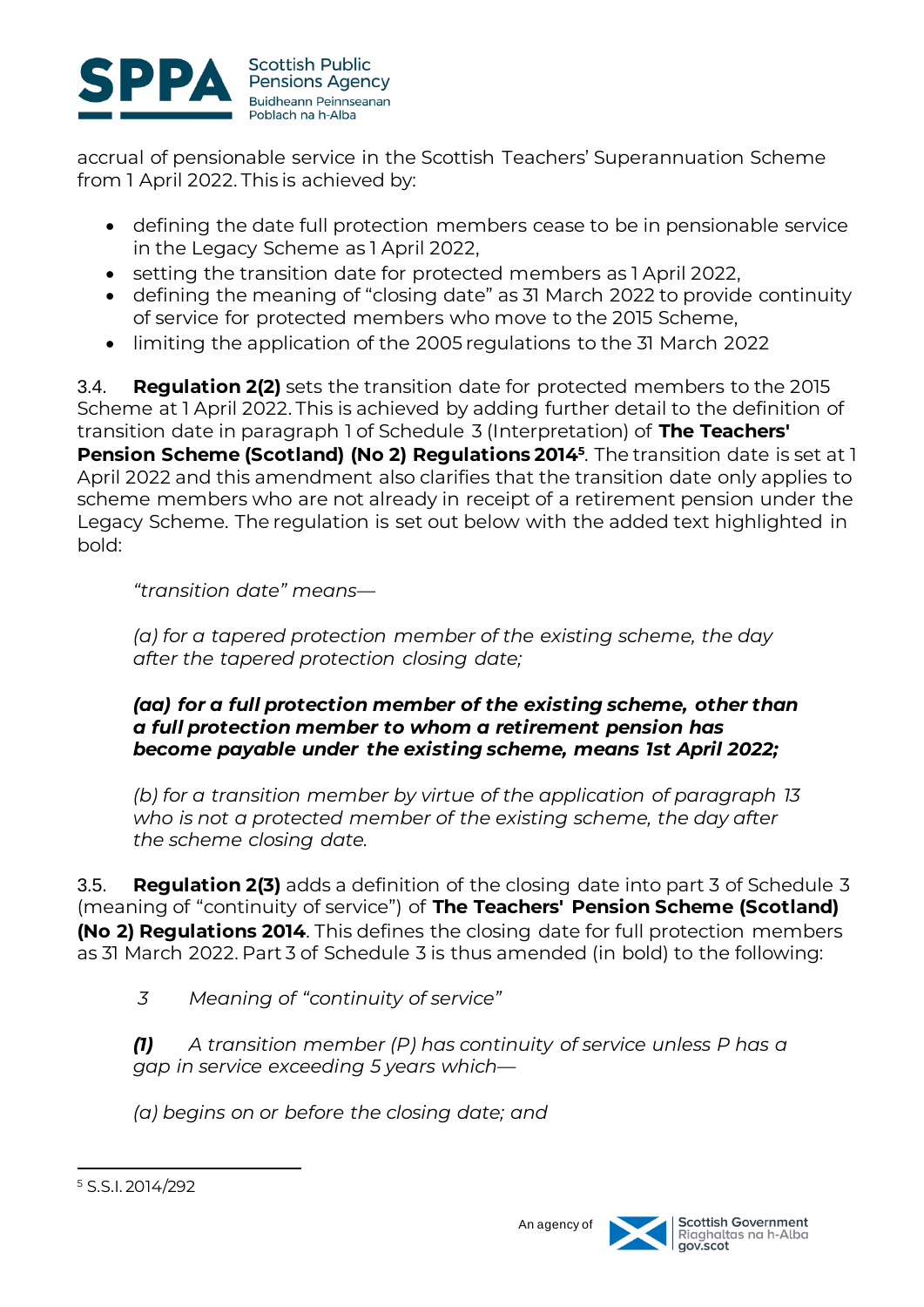

*(b) ends on the day on which P becomes an active member of this scheme.*

# *(2) In this paragraph, "closing date" means—*

*(a) if P is a full protection member of the existing scheme, 31st March 2022;*

*(b) if P is a tapered protection member of the existing scheme, P's tapered protection closing date; or*

# *(c) otherwise, the scheme closing date.*

3.6. **Regulation 2(4)** changes the meaning of full protection member to insert a new clause that ensures membership of the Legacy Scheme cannot continue after 31 March 2022. The amended rule is added to paragraph 6 of Schedule 3 (Meaning of "full protection member") and is illustrated below:

# *6 Meaning of "full protection member"*

*(1) A person (P) is a full protection member of an existing scheme on the scheme closing date if sub-paragraph (1A) or (1B) applies.*

*(1A) This sub-paragraph applies if—*

*(a) on that date, P is an active member of the existing scheme;*

*(b) on 31st March 2012, P was an active member of the existing scheme; and*

*(c) unless P dies, P would reach normal pension age under the existing scheme before 2nd April 2022.*

*(1B) This sub-paragraph applies if—*

*(a) P was an active member of an existing public service scheme on the scheme closing date and on 31st March 2012;*

*(b) P enters eligible employment not more than 5 years after leaving pensionable service under the existing public service scheme;*

*(c) a pension in respect of all of P's service in the existing public service scheme has not become payable on or after 1st April 2012; and*

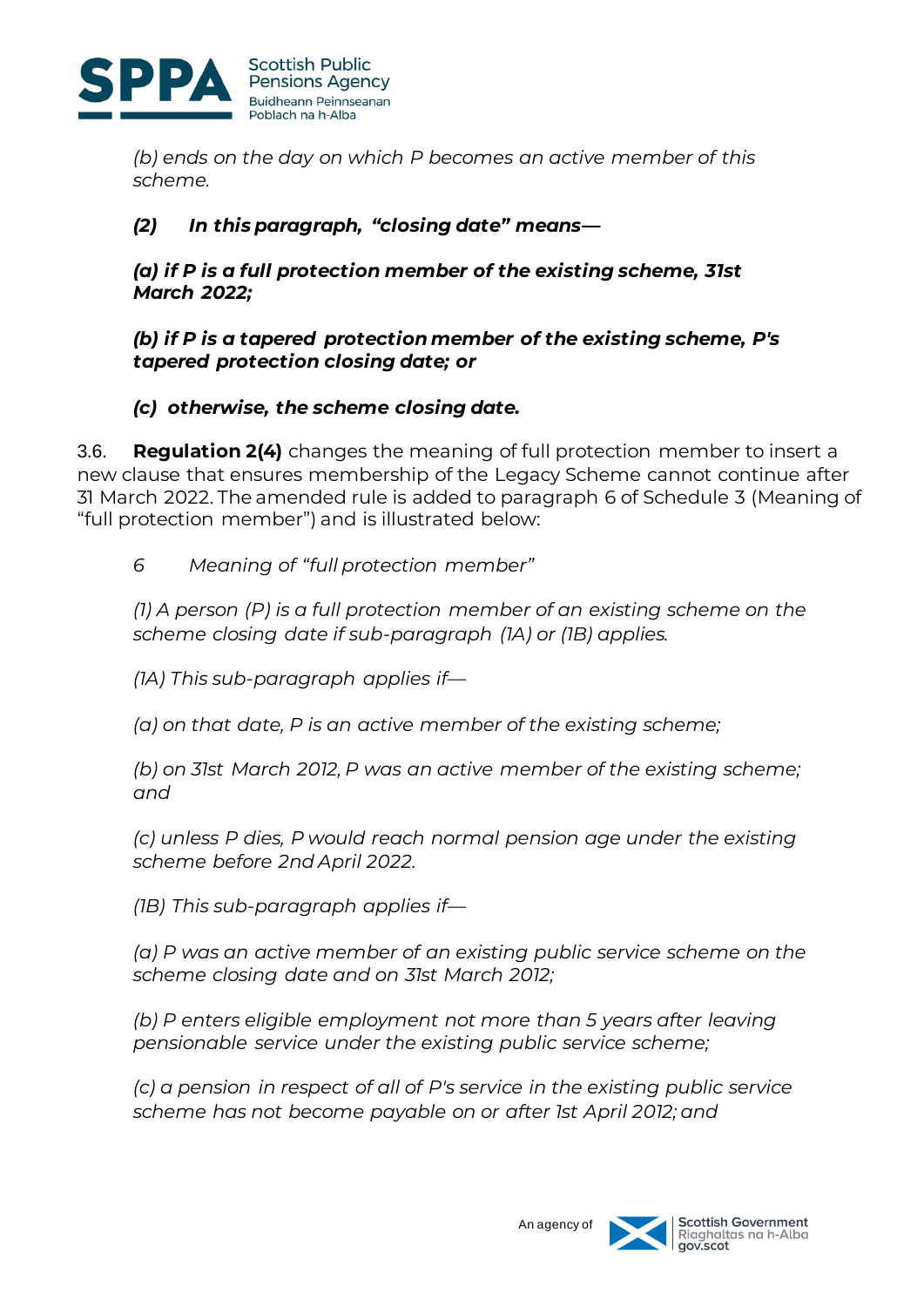

*(d) unless P dies, P would reach normal pension age under the existing scheme and the existing public service scheme on or before 1st April 2022.*

### *(2) P ceases to be a full protection member of the existing scheme on whichever of the following days occurs first—*

### *(a) the day on which P ceases to be in pensionable service under the existing scheme; or*

# *(b) 31st March 2022.*

3.7. **Regulation 2(5)** ensures that no election to purchase additional pension through contributions arrangement can take place after 31 March 2022<sup>6</sup>. This ends entitlement to purchase additional pension in the legacy scheme for all protected scheme members on that date. This is achieved by amending sub-paragraph (3) of paragraph 20 of Schedule 3 (application of the 2005 regulations). The amended regulation is set out below:

# *20 Application of the 2005 Regulations*

*(1) The 2005 Regulations apply in relation to the calculation of benefits payable in respect of pensionable service under the existing scheme, save that an application for payment of benefits must be made under regulation 159 of these Regulations and not under the 2005 Regulations.*

*(2) The 2005 Regulations apply in relation to the payment of additional pension with a retirement pension under the existing scheme, save that an application for payment of benefits must be made under regulation 159 of these Regulations and not under the 2005 Regulations.*

*(3) The 2005 Regulations apply until 31st March 2022 in relation to an election made by a person (P) for contributions to be paid monthly under paragraph 3(a) of Schedule 2A to those Regulations if the election is made before—*

*(a) the date P ceases to be in pensionable service under the existing scheme, if P is a full protection member; or*

*(b) the transition date.*

l <sup>6</sup> Section 6 below on additional pension arrangements further details the policy intention

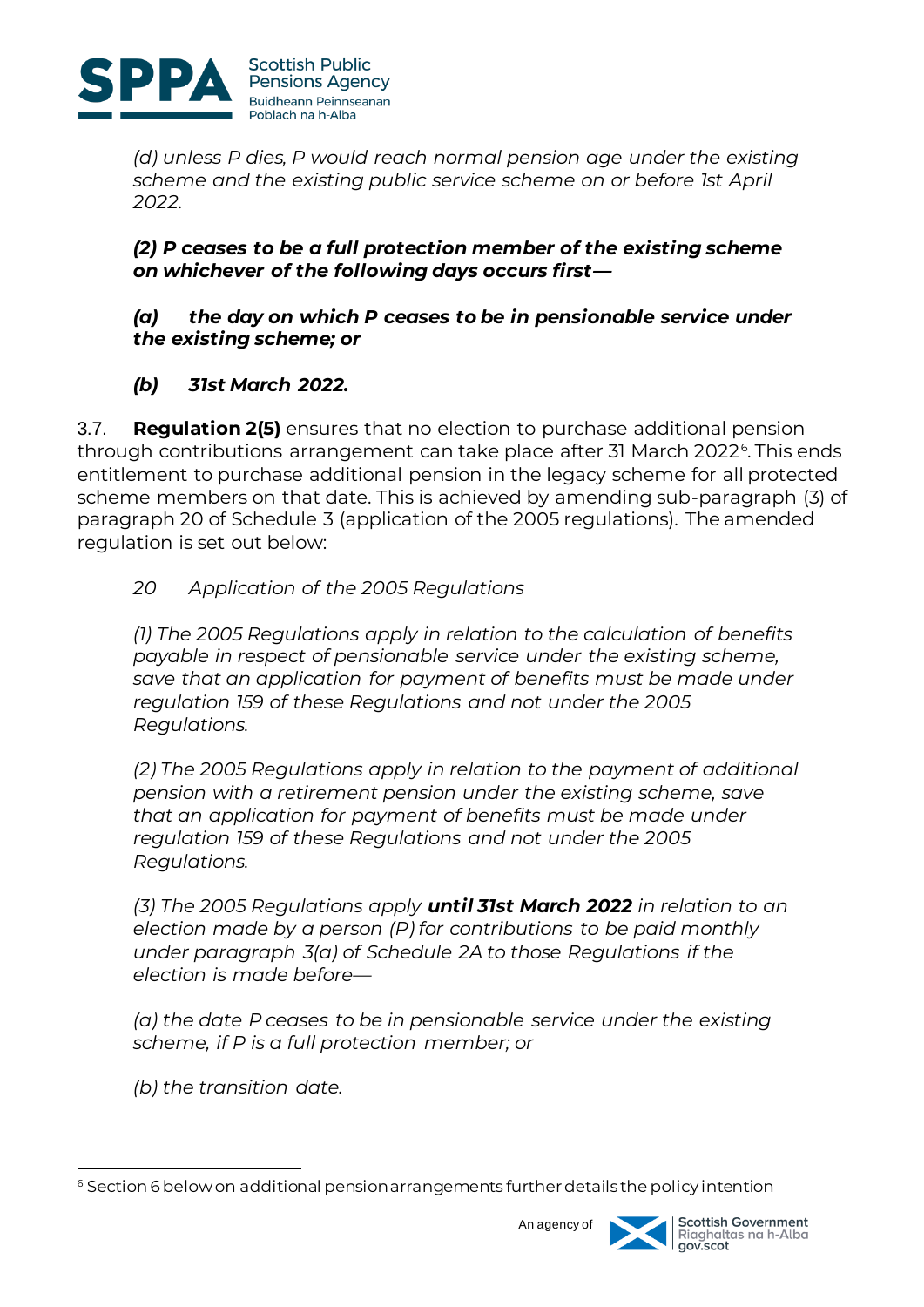

# <span id="page-11-0"></span>**4. Transfers In**

4.1. The transfer in of unreformed final salary scheme benefits to the Scottish Teachers' Pension Scheme 2015 is provided for in Part 5 of Schedule 3 (Receipt of club transfer values). It is recognised that the provisions may not adequately provide for full protection members who will transition to the 2015 Scheme on 1 April 2022.

4.2. The intention is to mirror the provision for tapered and unprotected members that is set out in paragraph 18 of Part 5. Specifically, that unreformed final salary benefits will be accepted to the Legacy Scheme and any comparable reformed New Scheme benefits will be accepted into the 2015 Scheme. It is possible that a further amendment may be required to ensure this provision can be extended to protected members who transition to the New Scheme on 1 April 2022.

# <span id="page-11-1"></span>**5. Ill Health Underpin**

5.1. There will be cases that will be in the process of being considered for ill health retirement during the transition to the reformed scheme i.e. the ill health process will begin on or before 31 March 2022 and will not conclude until 1 April 2022 or later. This area is still under development so our draft regulations do not contain any provision on ill health retirements.

5.2. Once the policy is finalised the intention is to make Regulations protecting the position of ill health retirees whose cases are underway but still pending on 31 March next year, and in particular to ensure they are no worse off as a result of a retirement decision being made after that date. This will be achieved through an "underpin" ensuring that members who will receive a 2015 Scheme ill health pension calculated at the date they actually retire will not receive less than they would have achieved if the pensioner had received a legacy scheme pension calculated at 31 March 2022. If it is shown that the legacy terms would have been greater, the 2015 Scheme pension must be increased by the difference between the two.

- 5.3. The proposed ill health underpin will work as follows:
	- A member makes an application for retirement on grounds of ill health on or before 31 March 2022
	- The member then automatically moves to the 2015 Scheme on 1 April 2022 and remains in the scheme until the ill health retirement has completed
	- The 2015 Scheme pension arrangement applies in the same way as it does to any other member who moves to the 2015 Scheme before their ill health process starts

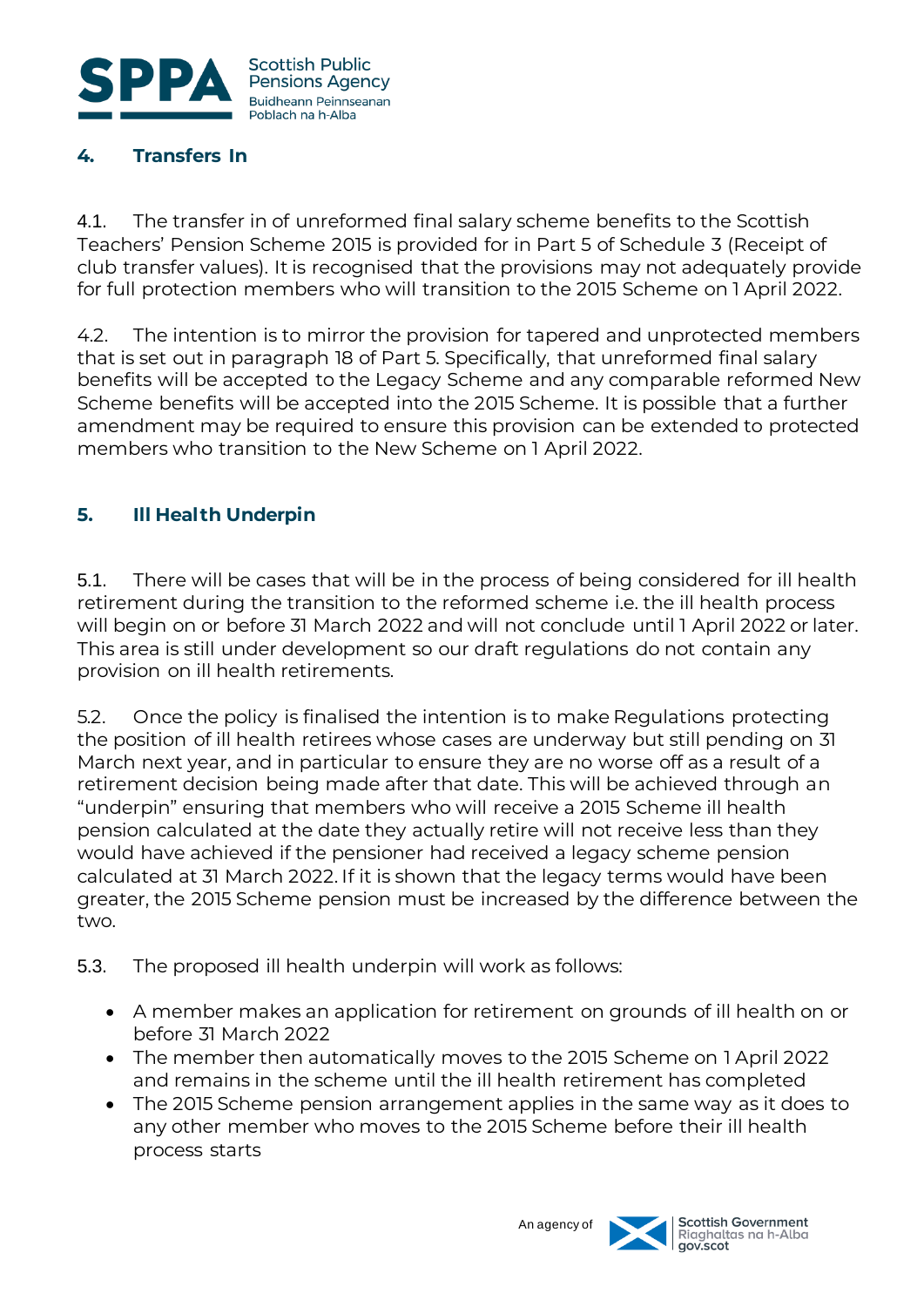

- A notional ill health pension is calculated in accordance with the member's legacy scheme provisions on the basis that they had been ill health retired on 31 March 2022
- A comparison of the two pensions is made and where the legacy arrangements would have resulted in a higher pension the 2015 Scheme pension is uplifted by the amount of the difference between the two arrangements
- The final ill health pension and uplift (if applicable) will be paid from the 2015 Scheme

5.4. Where the notional legacy scheme ill health pension provides a greater ill health pension entitlement, the difference between both calculations will be paid to the member as a pension enhancement from the 2015 Scheme. Survivor benefits will be paid in accordance with the 2015 Scheme regulations.

# <span id="page-12-0"></span>**6. Added Service and Additional Pension Arrangements**

6.1. Provisions which allow arrangements for purchasing added service<sup>7</sup> or additional pension in the Legacy Scheme through periodical contributions agreements will continue after 31 March 2022.

6.2. It is possible for members of the Legacy Scheme to purchase additional pension, depending on individual circumstances and by agreement with the scheme manager. Additional pension can be paid for either in a lump sum or by paying additional contributions in instalments over a number of years. Added service and additional pension agreements that are already underway will continue after the transfer to the 2015 Scheme. This is because they do not involve continuing to accrue legacy scheme pensions, rather, the scheme members concerned are paying in instalments for a previously agreed enhancement to their pension or pensionable service. These arrangements are therefore unaffected by the Bill or by these draft regulations.

6.3. The policy intention is to ensure that only valid, existing arrangements entered into before 1 April 2022 will be permitted to continue and that scheme members will not be able to enter into any new arrangements to purchase additional pension in the Legacy Scheme after 31 March 2022.

6.4. We are considering the impact of the Bill on the existing arrangements and may need to make additional amendments to these regulations to ensure the policy intention can be fulfilled. Any further amendment that is required will be included in the final Regulations.

l <sup>7</sup> Provision to purchase added service, called "past added years" or "added years" was ended on 31 March 2007.

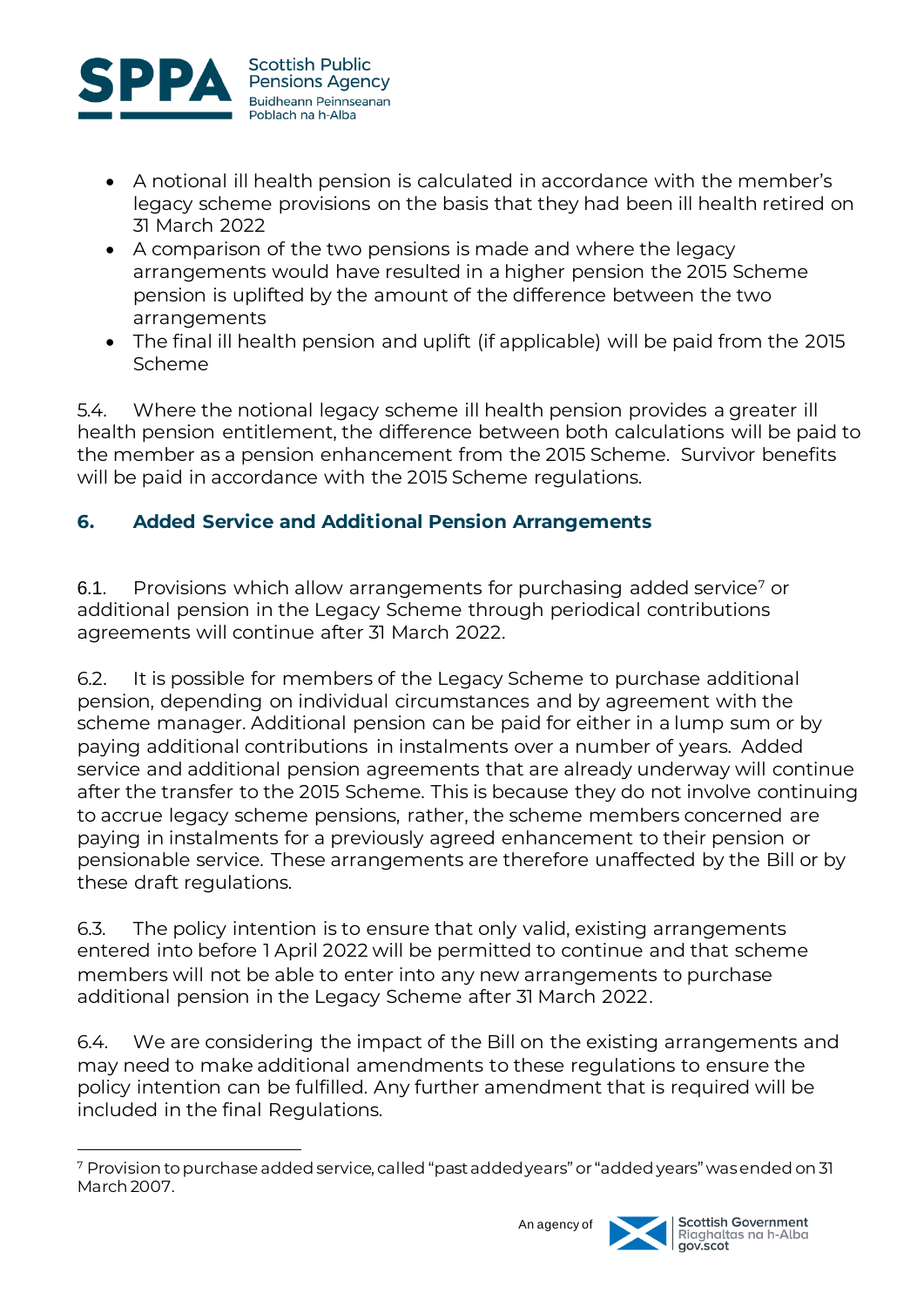

# <span id="page-13-0"></span>**7. Other Transitional Provisions**

7.1. All other transitional provisions that exist in the 2015 Scheme are not affected by The Bill or these draft Regulations. In particular:

7.2. **Final salary link** – The 2013 Act<sup>8</sup> already provides a final salary link, meaning that legacy scheme benefits are calculated with reference to the member's pensionable earnings at the point of retirement, even though that may be as a member of the 2015 Scheme. This provision is maintained beyond 2022.

7.3. **Eligibility of Pensioners** - Pensioner members of the Scottish Teachers Superannuation Scheme are eligible to be members of the 2015 Scheme through the provision set out in Regulation 18 of The Teachers' Pension Scheme (Scotland) (No 2) Regulations 2014. No additional amendment is required.

l



<sup>8</sup> [Schedule 7 of The Public Service Pensions Act 2013](https://www.legislation.gov.uk/ukpga/2013/25/schedule/7)